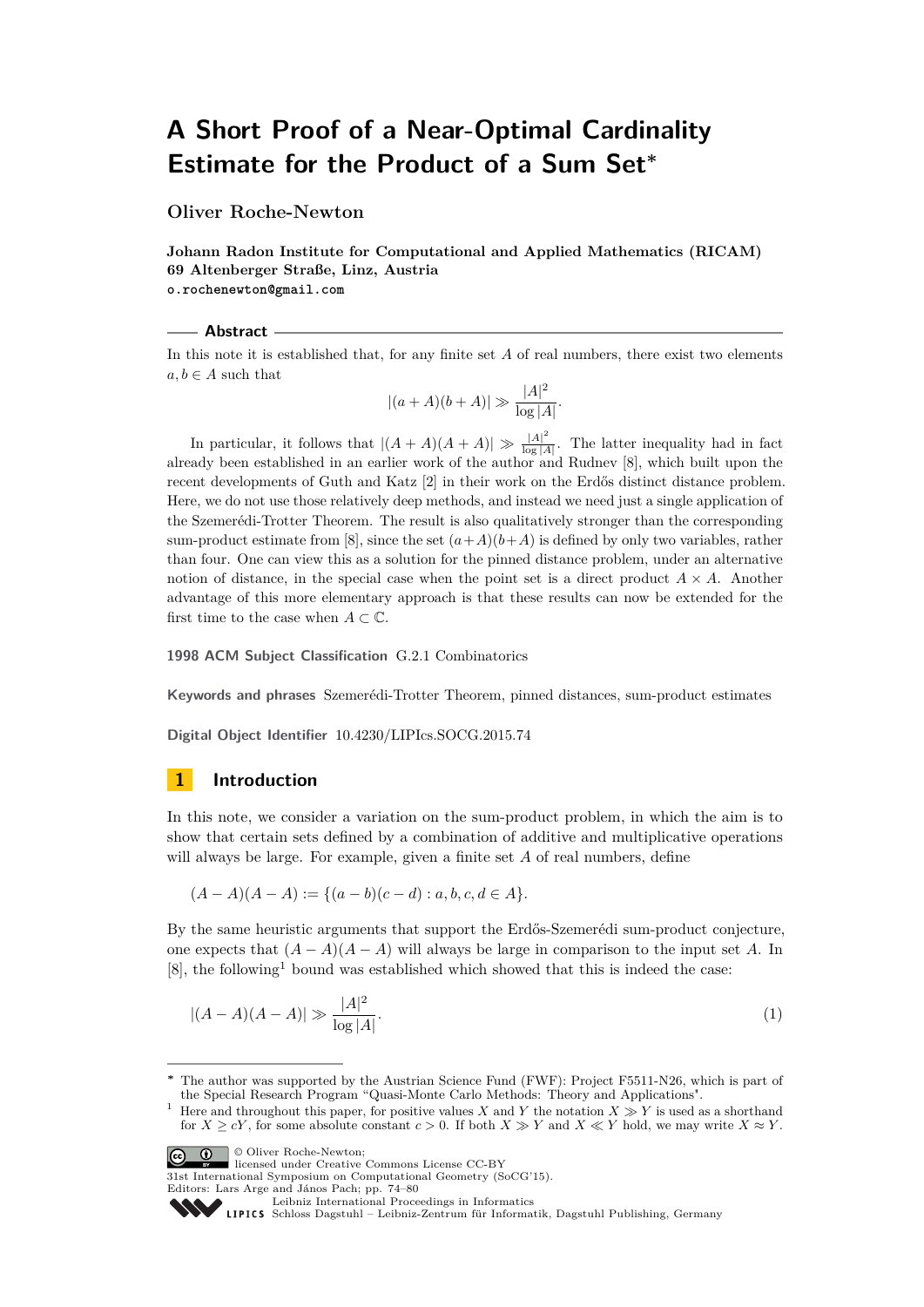#### **O. Roche-Newton 75**

The same argument in [\[8\]](#page-5-0) yields the same lower bound for  $|(A+A)(A+A)|$ . Some other interesting results in this direction can be found in [\[1\]](#page-5-2), [\[3\]](#page-5-3), [\[4\]](#page-5-4), [\[6\]](#page-5-5), [\[7\]](#page-5-6) and [\[11\]](#page-6-1), amongst others.

In all of the aforementioned works, incidence geometry plays a central role. An extremely influential result in this area is the Szemerédi-Trotter Theorem, which says that, given finite sets P and L of points and lines respectively in  $\mathbb{R}^2$ , the number of incidences between P and *L* satisfies the upper bound

<span id="page-1-1"></span>
$$
|\{(p,l)\in P\times L : p\in l\}| \ll |P|^{2/3}|L|^{2/3} + |P| + |L|.
$$
\n(2)

The quantity on the left hand side of the above inequality is usually denoted by *I*(*P, L*). Incidence geometry also played a central role in the recent landmark work of Guth and Katz [\[2\]](#page-5-1) on the Erdős distinct distances problem. Guth and Katz established an incidence bound for points and lines in  $\mathbb{R}^3$ , which was then used to prove that for any finite set P of points in  $\mathbb{R}^2$ , the set of distinct distances determined by *P* has near-linear size. To be precise, they proved that

$$
|\{d(p,q) : p,q \in P\}| \gg \frac{|P|}{\log |P|},\tag{3}
$$

where  $d(p,q)$  denotes the Euclidean distance between p and q. Note that the example  $P = [N] \times [N]$ , where  $[N] = \{1, 2, \ldots, N\}$ , illustrates that this bound is close to best possible.

One of the tools that Guth and Katz use in their analysis is the Szemerédi-Trotter Theorem. They also introduced polynomial partitioning, and utilise some non-trivial facts from algebraic geometry.

In [\[8\]](#page-5-0) the authors considered the pseudo-distance  $R(p, q)$  in place of  $d(p, q)$ , where  $R(p, q)$ denotes the (signed) area of the axis-parallel rectangle with *p* and *q* at opposite corners. To be precise, for two points  $p = (p_1, p_2)$  and  $q = (q_1, q_2)$  in the plane, we define

$$
R(p,q) := (p_1 - q_1)(p_2 - q_2)
$$

It was then possible to apply the incidence result of Guth and Katz to establish that

$$
|\{R(p,q): p,q \in P\}| \gg \frac{|P|}{\log |P|},\tag{4}
$$

and [\(1\)](#page-0-1) followed as a corollary after taking  $P = A \times A$ . Once again, the example  $P = [N] \times [N]$ shows that this bound is close to best possible.

In this note, we prove the following result which strengthens [\(1\)](#page-0-1):

<span id="page-1-0"></span>**► Theorem 1.** For any set  $A \subset \mathbb{R}$ , there exist elements  $a, a' \in A$  such that

$$
|(A - a)(A - a')| \gg \frac{|A|^2}{\log |A|}.
$$

Here, we obtain quadratic growth for a set which depends on only two variables. There are similarities here with the Erdős pinned distance problem, where the aim is to show that, for any finite set  $P \subset \mathbb{R}^2$ , there exists  $p \in P$  such that

$$
|\{d(p,q):q\in P\}|\gg \frac{|P|}{\sqrt{\log |P|}}.
$$

This harder version of the Erdős distinct distance problem remains open, with the current best-known result, due to Katz and Tardos [\[5\]](#page-5-7), stating that there exists  $p \in P$  such that

$$
|\{d(p,q):q\in P\}|\gg |P|^{\alpha},
$$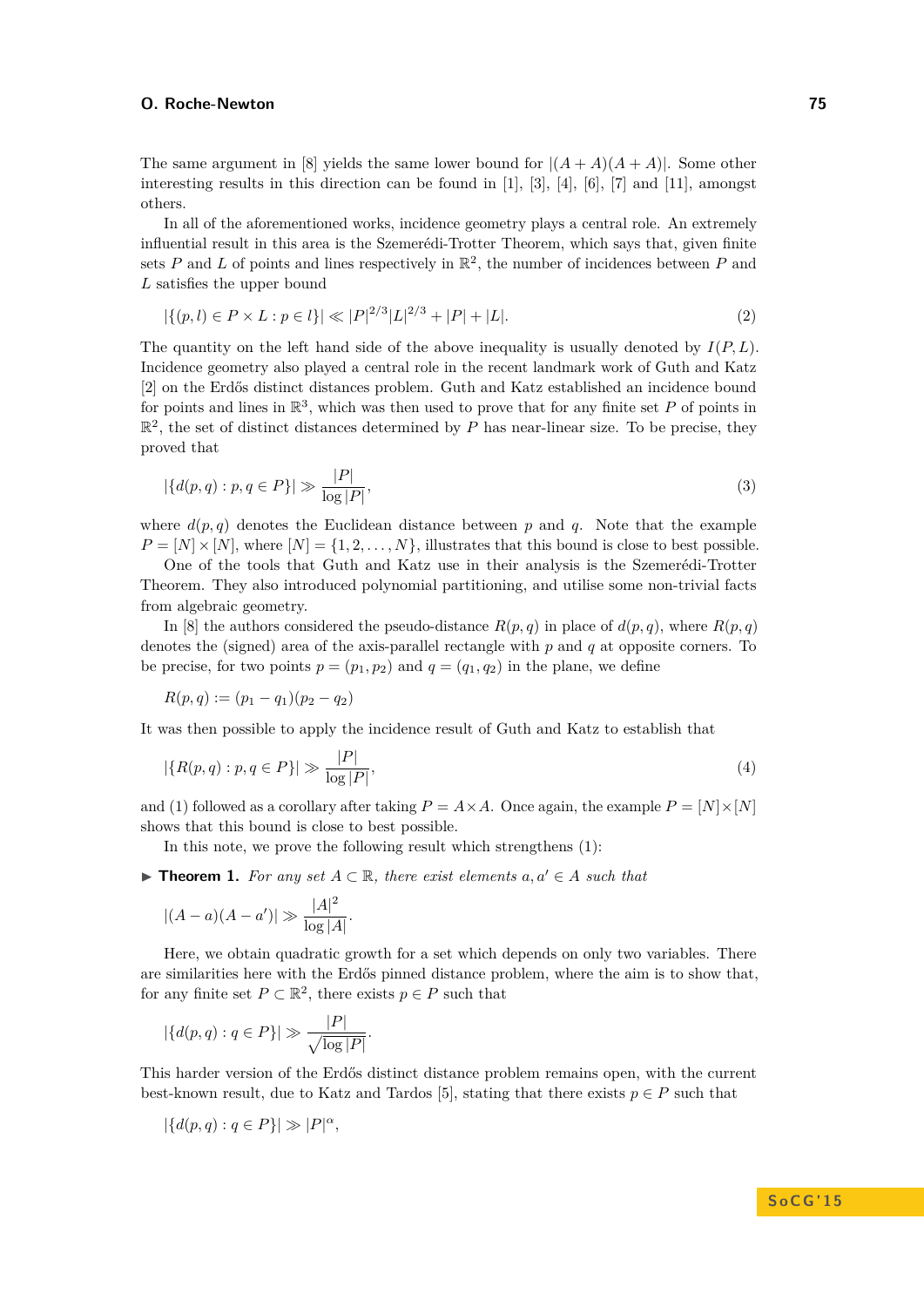#### **76 A Short Proof of a Near-Optimal Cardinality Estimate for the Product of a Sum Set**

where  $\alpha \approx 0.864$ . However, Theorem [1](#page-1-0) shows that, if we instead consider the pseudo-distance  $R(p, q)$  then we have a near-optimal bound for the corresponding pinned distance problem, in the special case when  $P = A \times A$  is a direct product. Such a result, even with the additional direct product restriction, is not currently known for Euclidean distance.

Another advantage of the approach in this paper is that the proof is relatively straightforward. In particular, we obtain a new proof of [\(1\)](#page-0-1), and in fact a stronger result, without utilising the Guth-Katz machinery.

This paper is closely related to work contained in the PhD thesis of Jones [\[3\]](#page-5-3) on the growth of sets of real numbers. In fact, the main lemma here, the forthcoming Lemma [3,](#page-2-0) forms part of the proof of [\[3,](#page-5-3) Theorem 5.2], although it is expressed rather differently there in terms of the notion of the cross-ratio. Consequently, we are able to give a new proof of Theorem 5.2 from [\[3\]](#page-5-3); that is we establish the following three-variable expander bound

$$
\left| \left\{ \frac{a-b}{a-c} : a,b,c \in A \right\} \right| \gg \frac{|A|^2}{\log |A|}.
$$

It appears that the proof here is more straightforward than the one originally given by Jones [\[3\]](#page-5-3).

The only major tool needed in this paper is the Szemerédi-Trotter Theorem. In particular, we use the following standard corollary of [\(2\)](#page-1-1) which bounds the number of rich lines in an incidence configuration:

<span id="page-2-3"></span>▶ **Corollary 2** (Szemerédi-Trotter Theorem). Let P be a set of points in  $\mathbb{R}^2$  and let  $k ≥ 2$  be *a real number. Define L<sup>k</sup> to be the set of lines containing at least k points from P. Then*

$$
|L_k| \ll \frac{|P|^2}{k^3} + \frac{|P|}{k}.\tag{5}
$$

*In particular, if*  $k \leq |P|^{1/2}$ , *then* 

<span id="page-2-4"></span>
$$
|L_k| \ll \frac{|P|^2}{k^3}.\tag{6}
$$

## **2 Energy bound**

<span id="page-2-0"></span>I **Lemma 3.** *Let Q denote the number of solutions to the equation*

<span id="page-2-1"></span>
$$
(a - b)(a' - c') = (a - c)(a' - b')
$$
\n(7)

such that  $a, a', b, b', c, c' \in A$ . Then

$$
Q \ll |A|^4 \log |A|.
$$

**Proof.** First of all, the number solutions to [\(7\)](#page-2-1) of the form

$$
(a - b)(a' - c') = (a - c)(a' - b') = 0,
$$

is at most  $4|A|^4$ . Also, there are at most  $|A|^4$  trivial solutions whereby  $b = c$ . Now, let  $Q^*$ denote the number of solutions to

<span id="page-2-2"></span>
$$
(a - b)(a' - c') = (a - c)(a' - b') \neq 0, \qquad b \neq c.
$$
\n(8)

This is the same as the number of solutions to

$$
\frac{a-b}{a'-b'} = \frac{a-c}{a'-c'} \neq 0, \qquad b \neq c.
$$
\n(9)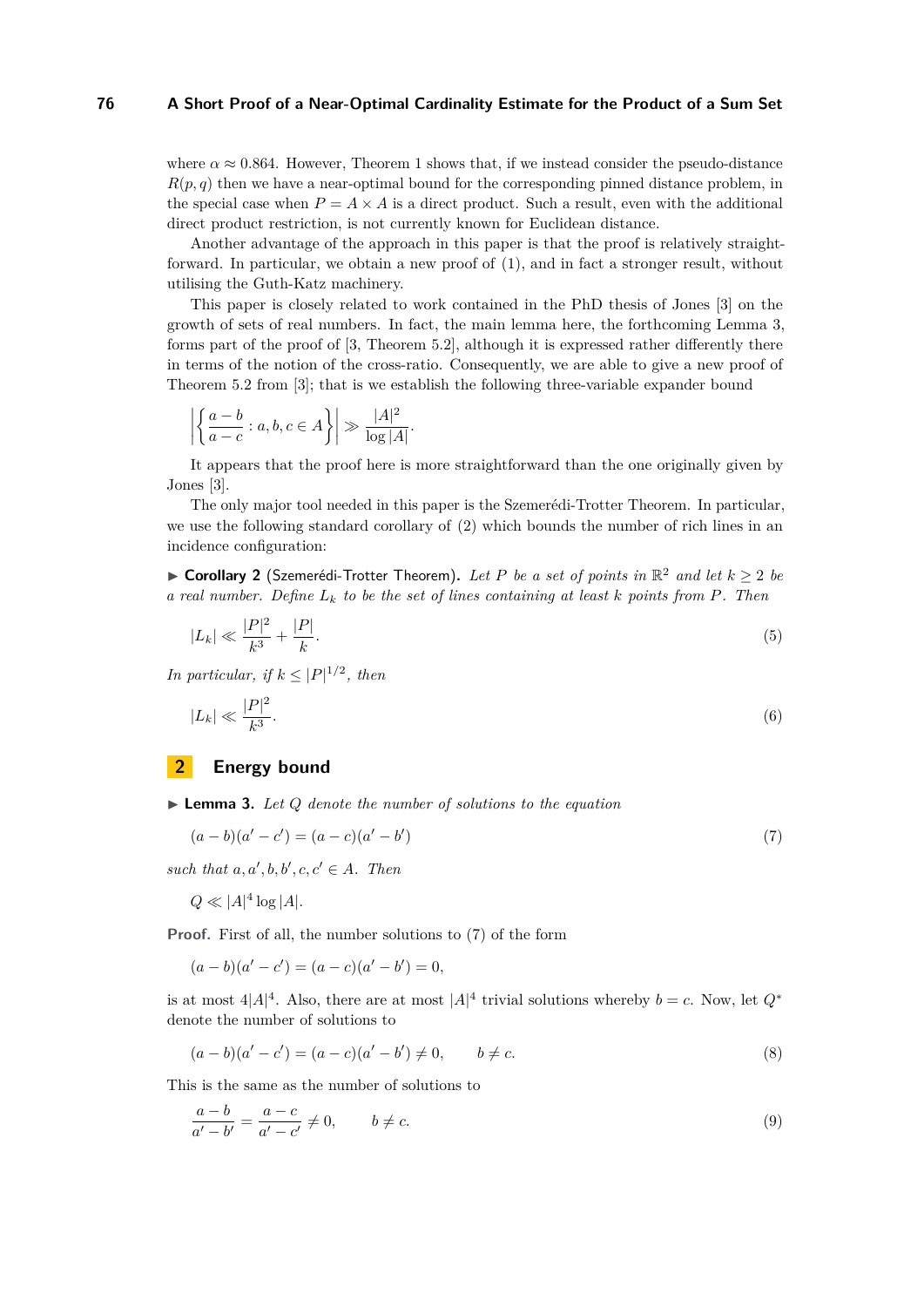#### **O. Roche-Newton 77**

Let  $P = A \times A$  and let  $L(P)$  denote the set of lines determined by P. That is,  $L(P)$  is the set of lines supporting 2 or more points from the set. Note that  $a, a', b, b', c$  and  $c'$  satisfy [\(9\)](#page-2-2) only if the points  $(a', a)$ ,  $(b', b)$  and  $(c', c)$  from *P* are collinear and distinct. Therefore,

$$
Q^* \le \sum_{l \in L(P)} |l \cap P|^3
$$
  
\$\ll \sum\_j \sum\_{2^j \le |l \cap P| < 2^{j+1}} |l \cap P|^3\$,

where *j* ranges over all positive integers such that  $2^{j} \leq |A|$ . Note that there are no lines in  $L(P)$  which contain more than |*A*| points from *P*, which is why this sum does not need to include any larger values of *j*.

For the aforementioned range of values for *j*, it follows from Corollary [2,](#page-2-3) and in particular bound [\(6\)](#page-2-4), that

$$
|\{l:|l\cap P|\geq 2^j\}|\ll \frac{|P|^2}{(2^j)^3}.
$$

Therefore,

$$
Q^*\ll \sum_j|P|^2\ll |A|^4\log|A|.
$$

Finally,  $Q \ll |A|^4 + Q^* \ll |A|^4 \log |A|$ , as required.

<span id="page-3-1"></span> $\blacktriangleright$  **Corollary 4.** *For any finite set*  $A \subset \mathbb{R}$ *,* 

$$
\left| \left\{ \frac{a-b}{a-c} : a,b,c \in A \right\} \right| \gg \frac{|A|^2}{\log |A|}.
$$

**Proof.** Let

$$
n(x) := \left| \left\{ (a, b, c) \in A^3 : \frac{a - b}{a - c} = x \right\} \right|
$$

denote the number of representations of *x* as an element of the set in question. We know that

$$
|A|^3 \ll |A|^3 - |A|^2 = \sum_x n(x).
$$

Also, the quantity  $\sum_{x} n^2(x)$  $\sum_{x} n^2(x)$  $\sum_{x} n^2(x)$  is strictly<sup>2</sup> less than the number of solutions to [\(7\)](#page-2-1). Therefore, it follows from the Cauchy-Schwarz inequality and Lemma [3](#page-2-0) that

$$
|A|^6 \ll \left(\sum_x n(x)\right)^2 \le \left|\left\{\frac{a-b}{a-c} : a,b,c \in A\right\}\right| \sum_x n^2(x)
$$

$$
\ll \left|\left\{\frac{a-b}{a-c} : a,b,c \in A\right\}\right| |A|^4 \log |A|,
$$

and the result follows after rearranging this inequality.

<span id="page-3-0"></span><sup>&</sup>lt;sup>2</sup> The quantity  $\sum_{x} n^2(x)$  is the number of solutions to [\(7\)](#page-2-1), minus the number of solutions for which  $a = c$ or  $a' = c'$ .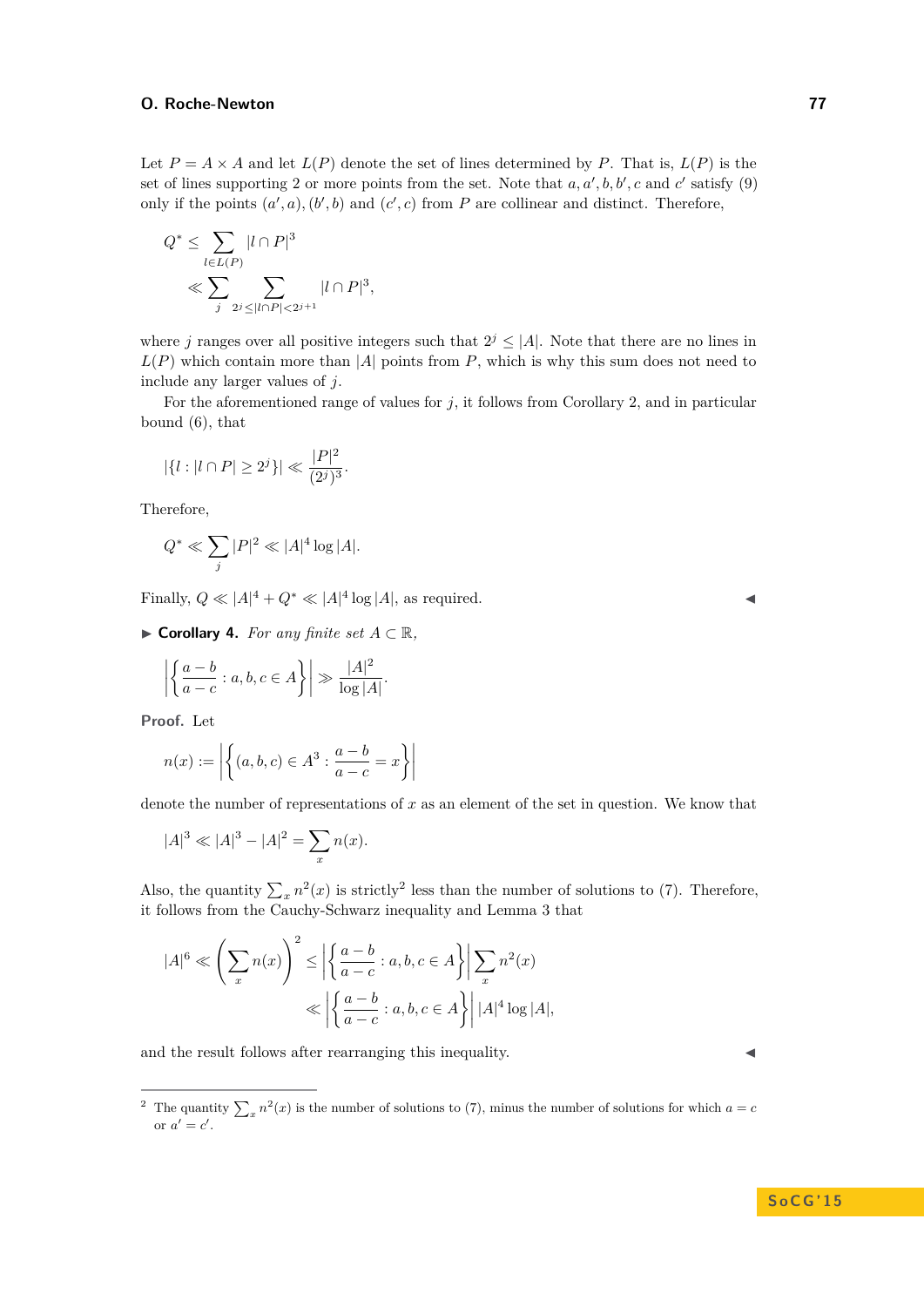# **2.1 Remarks**

Let  $E^*(A, B)$  be the *multiplicative energy* of *A* and *B*; that is, the number of solutions to

 $ab = a'b'$ 

such that  $a, a' \in A$  and  $b, b' \in B$ . Using this notation, Lemma [3](#page-2-0) can be expressed in the form of the following bound:

<span id="page-4-0"></span>
$$
\sum_{a,a' \in A} E^*(a - A, a' - A) \ll |A|^4 \log |A|.
$$
\n(10)

See [\[6,](#page-5-5) Lemma 2.4] for a similar bound on the sum of multiplicative energies after different additive shifts.

The proof of Lemma [3](#page-2-0) can undergo a number of small modifications in order to deduce slightly different results involving multiple sets  $A, B, C, \dots \in \mathbb{R}$  of approximately the same size. For example, if we instead take  $P = (A \cup B) \times (A \cup B)$ , where  $|B| \approx |A|$ , then the number of solutions to [\(9\)](#page-2-2) such that  $a, a' \in A$  and  $b, b', c, c' \in B$  is less than the number of collinear triples in the point set *P*. After repeating the argument of Lemma [3,](#page-2-0) it follows that

$$
\sum_{a,a' \in A} E^*(a - B, a' - B) \ll |A|^4 \log |A|. \tag{11}
$$

In particular, if  $B = -A$ , this yields

<span id="page-4-3"></span>
$$
\sum_{a,a' \in A} E^*(a+A, a'+A) \ll |A|^4 \log |A|. \tag{12}
$$

# **3 Proof of Theorem [1](#page-1-0)**

It follows from [\(10\)](#page-4-0) that there exist  $a, a' \in A$  such that

<span id="page-4-1"></span>
$$
E^*(a - A, a' - A) \ll |A|^2 \log |A|.
$$
\n(13)

We also have the following well-known bound for the multiplicative energy, which follows from an application of the Cauchy-Schwarz inequality:

<span id="page-4-2"></span>
$$
E^*(A,B) \ge \frac{|A|^2|B|^2}{|AB|}.\tag{14}
$$

After comparing [\(13\)](#page-4-1) and [\(14\)](#page-4-2), it follows that

$$
|(A - a)(A - a')| \gg \frac{|A|^2}{\log |A|},
$$

as required.

#### **3.1 Remark**

By the same argument, but utilising [\(12\)](#page-4-3) in place of [\(10\)](#page-4-0), it also follows that there exist  $a, a' \in A$  such that

$$
|(A + a)(A + a')| \gg \frac{|A|^2}{\log |A|}.
$$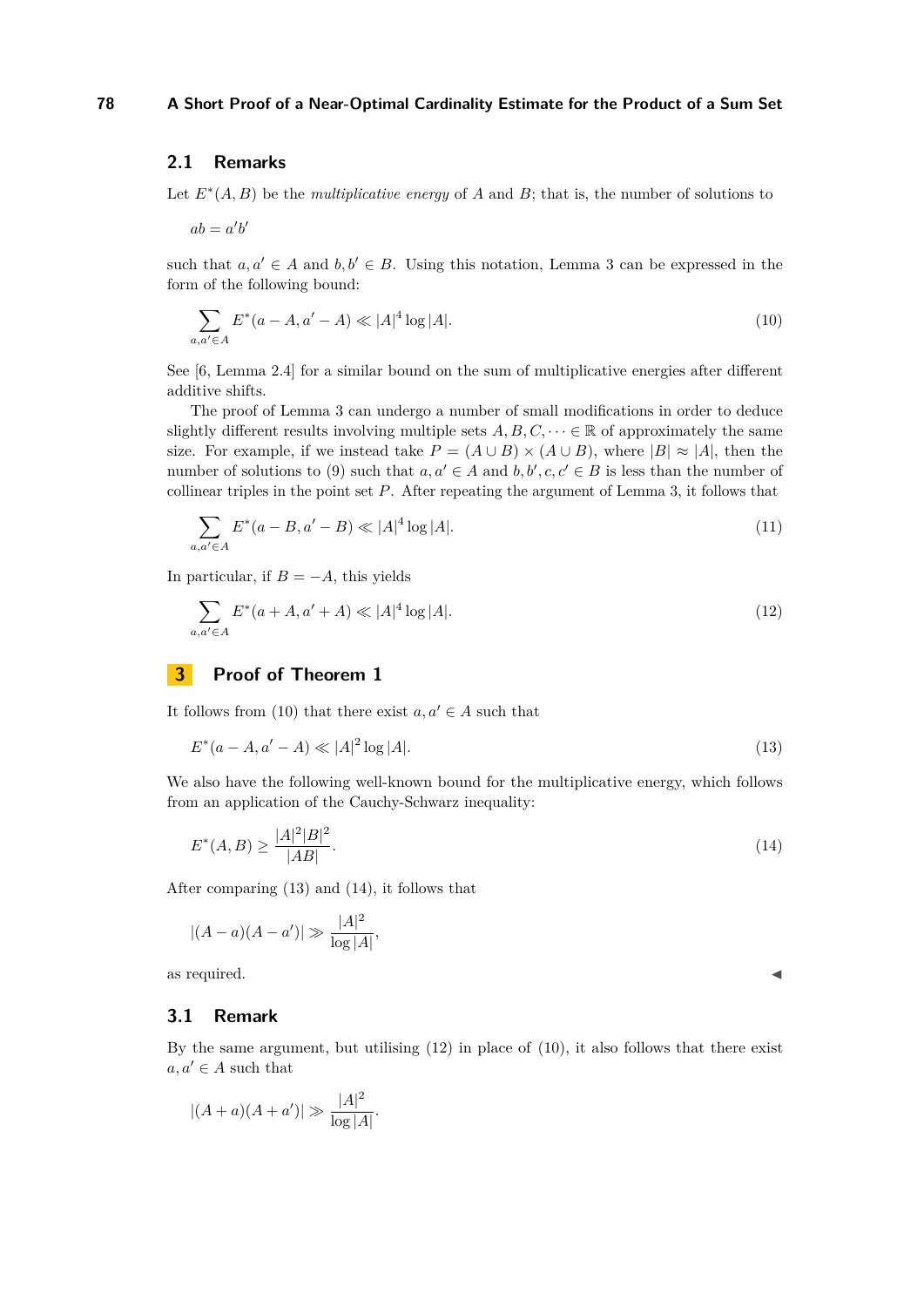#### **O. Roche-Newton 79**

# **4 The complex setting**

As stated in the abstract, an advantage of this more straightforward approach is that it allows for results that were previously only known for sets of real numbers to be extended to the complex setting. The only tool used in the proofs of Theorem [1](#page-1-0) and Corollary [4](#page-3-1) is the Szemerédi-Trotter Theorem. It is now known that this theorem holds for sets of points and lines in  $\mathbb{C}^2$  (this was first proven by [\[10\]](#page-6-2), with a more modern proof given by Zahl [\[12\]](#page-6-3); see also Solymosi and Tao [\[9\]](#page-6-4)).

One can therefore repeat the analysis of this paper verbatim in the complex setting, applying the complex Szemerédi-Trotter Theorem in place of the real version, and deduce exactly the same results for a set *A* of complex numbers.

In particular, we deduce that for any finite set  $A \subset \mathbb{C}$ , there exist  $a, a' \in A$  such that

$$
|(A - a)(A - a')| \gg \frac{|A|^2}{\log |A|} \tag{15}
$$

and it follows that

<span id="page-5-8"></span>
$$
|(A - A)(A - A)| \gg \frac{|A|^2}{\log |A|}.
$$
\n(16)

Since the earlier proof of [\(16\)](#page-5-8) for real *A* in [\[8\]](#page-5-0) was based on the three dimensional incidence bounds in [\[2\]](#page-5-1), it was not previously known that this bound extended to the complex setting. Similarly, the approach in this paper can be used to show that for any finite set  $A \subset \mathbb{C}$ , we have

$$
\left| \left\{ \frac{a-b}{a-c} : a,b,c \in A \right\} \right| \gg \frac{|A|^2}{\log |A|}.
$$

**Acknowledgements.** I am grateful to Brendan Murphy for his helpful feedback. I am also grateful to Ilya Shkredov for helpful conversations and especially for his interpretation of the work of Jones [\[3\]](#page-5-3).

#### **References**

- <span id="page-5-2"></span>**1** G. Elekes, M. Nathanson and I. Ruzsa, "Convexity and sumsets", *J Number Theory.* **83** (1999), 194–201.
- <span id="page-5-1"></span>**2** L. Guth and N. H. Katz, "On the Erdös distinct distance problem in the plane", *Ann. of Math.* **181** (2015), no. 1, 155–190.
- <span id="page-5-3"></span>**3** T. G. F. Jones, "New quantitative estimates on the incidence geometry and growth of finite sets", Ph. D thesis, *arXiv:1301.4853* (2013).
- <span id="page-5-4"></span>**4** T. G. F. Jones, "New results for the growth of sets of real numbers", *arXiv:1202.4972* (2012).
- <span id="page-5-7"></span>**5** N. H. Katz and G. Tardos, "A new entropy inequality for the Erdős distance problem", *Towards a theory of geometric graphs*, Contemp. Math. **342** (2004), 119–126.
- <span id="page-5-5"></span>**6** B. Murphy, O. Roche-Newton and I. Shkredov, "Variations on the sum-product problem", to appear in *SIAM J. Discrete Math.*, preprint *arxiv:1312.6438* (2013).
- <span id="page-5-6"></span>**7** O. Raz, M. Sharir and J. Solymosi, "Polynomials vanishing on grids: The Elekes-Rónyai problem revisited", to appear in *Amer. J. Math.*, preprint *arxiv:1401.7419* (2014).
- <span id="page-5-0"></span>**8** O. Roche-Newton and M. Rudnev, "On the Minkowski distances and products of sum sets", to appear in *Israel J. Math.*, preprint *arxiv:1203.6237* (2012).